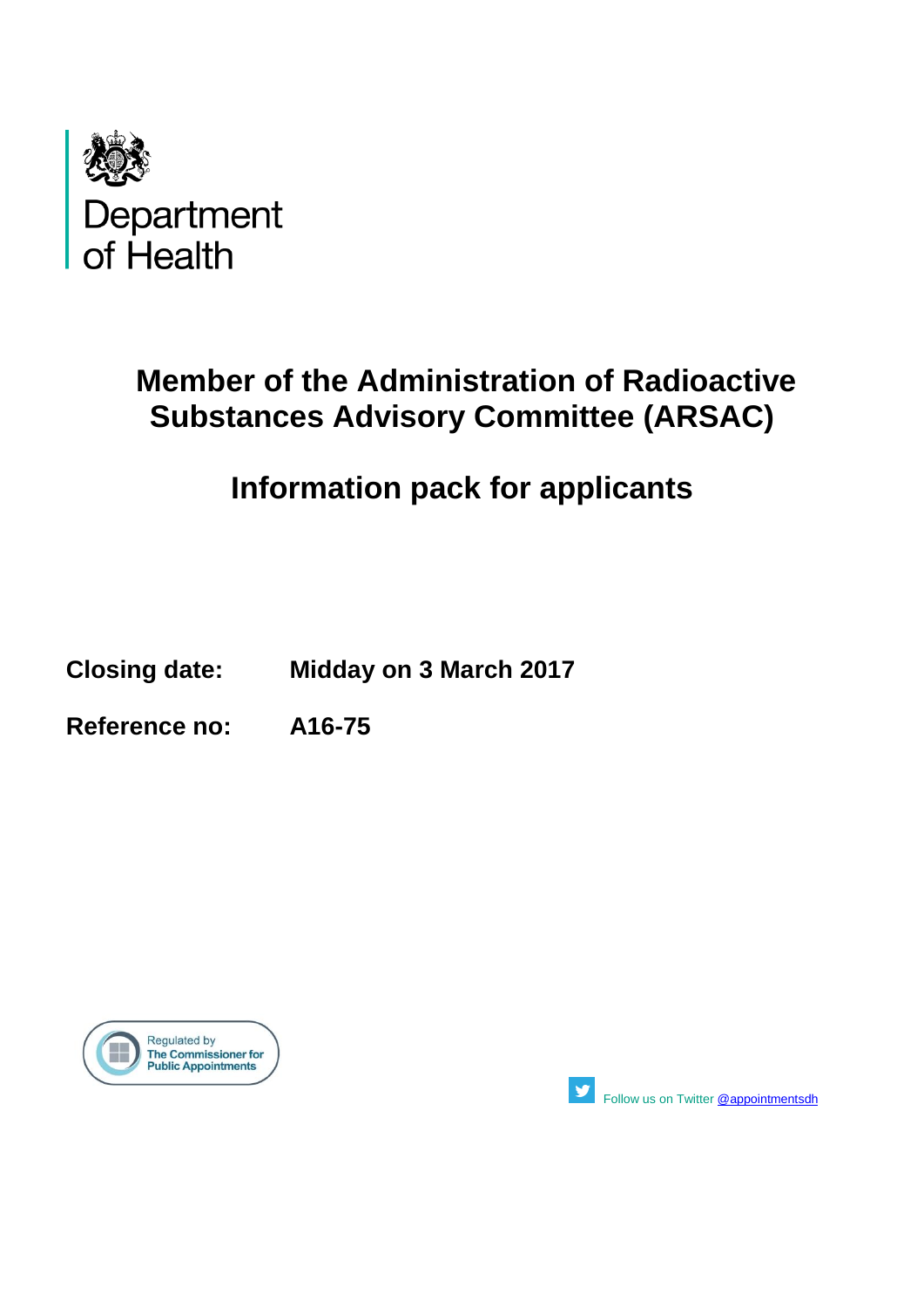# **Contents**

**Page**

# **Section 1: The Role**

| 1.1 The role of Member of the ARSAC              | 3               |
|--------------------------------------------------|-----------------|
| 1.2 The role and responsibilities of the ARSAC   | 5               |
| Section 2: How to Apply                          |                 |
| 2.1 Making an application                        | 6               |
| 2.2 The selection process                        | 8               |
| 2.3 Eligibility criteria                         | 11              |
| 2.4 How we will manage your personal information | 12 <sup>2</sup> |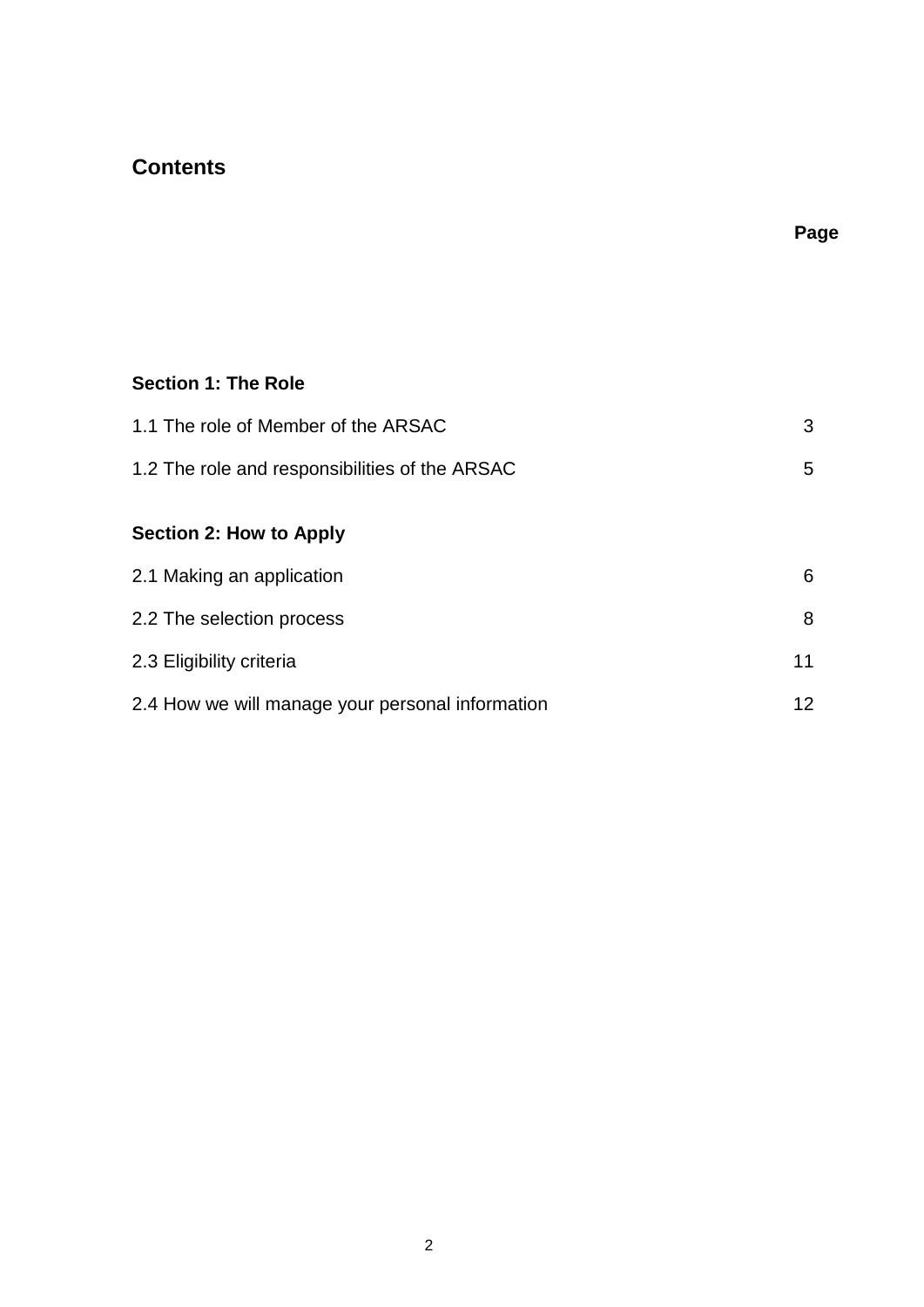# **SECTION 1 – The Role**

## **1.1 Role and Responsibilities of Members of ARSAC**

### **Introduction**

Ministers are seeking to make 1 Member appointment to the board of the Administration of Radioactive Substances Advisory Committee (ARSAC). Members play a key role in providing specialist advice to the UK Government.

### **Role and Responsibilities of the Member**

ARSAC members are independent experts in their own field, such as nuclear medicine, radiology, medical physics, radiography, radiopharmacy or clinical oncology. The chairman is a medical doctor – currently this is Dr John Rees, Consultant Radiologist based at the University Hospital of Wales, Cardiff.

The Committee normally meets twice a year. However, the bulk of members' work is undertaken throughout the year by post, advising the UK Health Departments on written applications from practitioners for certificates that will enable them to use specific radioactive medicinal products in diagnosis, therapy or research.

### **Qualities required for the role of Member**

To be considered, you must be able to demonstrate that you have the qualities, skills and experience to meet all the essential criteria plus any of the desirable criteria for appointment.

There is 1 vacancy on the ARSAC for a radiographer.

### **Essential**

- Track record of achievement in Radiography.
- Be able and prepared to actively contribute to the work of ARSAC
- Demonstrate the potential to operate effectively on a national expert scientific committee
- Not be tied to a commercial company in your primary function
- Be able to consider complex issues across all nuclear medicine disciplines and exercise sound judgement on issues involving service delivery and legal requirements
- The ability to work as an individual and as part of a team, with a positive and constructive style

### **Desirable**

- A current interest in the promotion of good practice in nuclear medicine
- An established track record in research
- Significant experience of committee membership

### **Remuneration**

 Members are not remunerated but they are entitled to allowances for travel and subsistence incurred on ARSAC business, at rates set by ARSAC in line with current government policy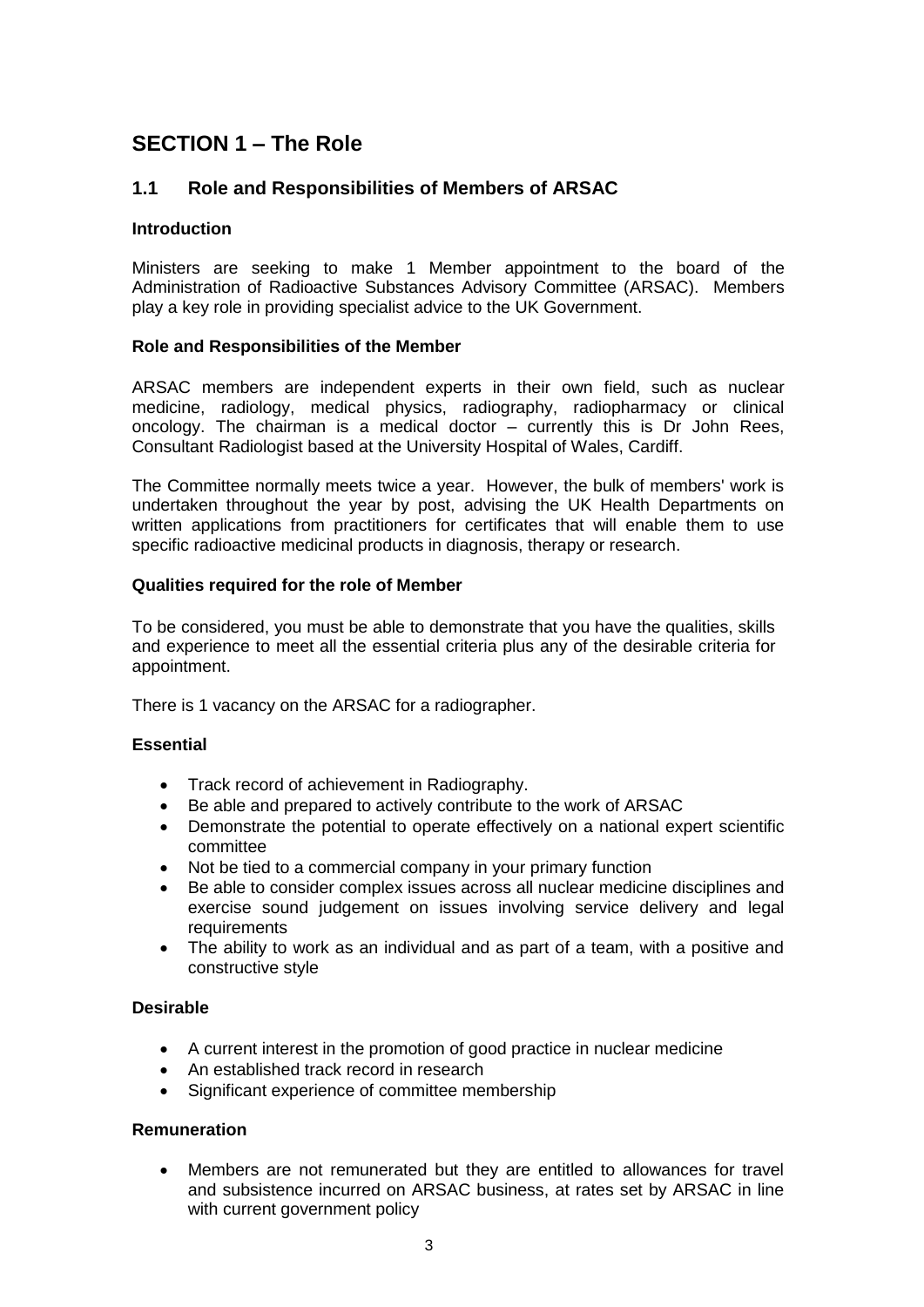you may claim travel and subsistence expenses, which are properly and necessarily incurred in carrying out your role and responsibilities as a Member of ARSAC, in line with travel and subsistence policy and rates for ARSAC. A copy of the policy and rates can be obtained from ARSAC.

### **Time commitment**

The Committee normally meets twice a year and on average, committee members will receive 3 applications for review per week (approximately 1.5 hours per week). Additional time may be required for report writing or involvement in working groups

### **Location**

London

### **Tenure of office**

Ministers determine the length of the appointment, which can be for up to a maximum of 4 years.

### **Accountability**

Members are appointed by the Secretary of State and are accountable to the Secretary of State via the Chair for carrying out their duties and for their performance.

For further information regarding the role of the ARSAC and the role of a Member please contact:

Dr John Rees Tel: 02920 746983 Email: [john.rees4@wales.nhs.uk](mailto:john.rees4@wales.nhs.uk)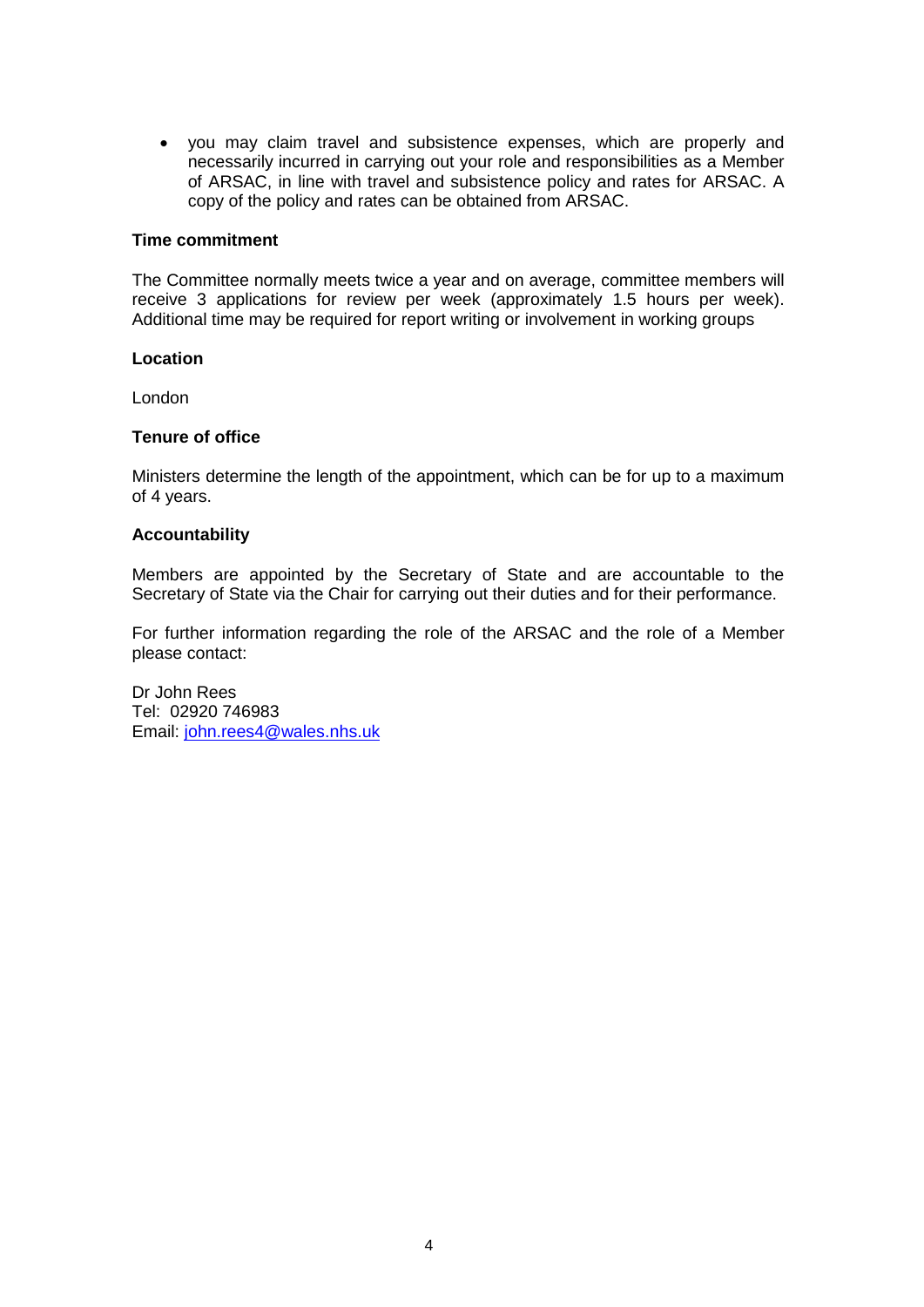# **1.2 ARSAC's role and responsibilities**

### **About the Body**

### **Body Role and Responsibilities**

ARSAC advises government on the certification of doctors and dentists who want to use radioactive medicinal products on people.

Doctors and dentists who use radioactive medicinal products (radiopharmaceuticals) on people must get a certificate from health ministers. This certificate allows them to use radioactive medicinal products in diagnosis, therapy and research.

ARSAC was set up to:

*"advise health ministers with respect to the grant, renewal, suspension, revocation and variation of certificates and generally in connection with the system of prior authorisation required by Article 5(a) of Council Directive 76/579/Euratom."*

The majority of ARSAC's members are medical doctors who are appointed to the committee as independent experts in their field (for example nuclear medicine). The chairman is a medical doctor – currently this is Dr John Rees, Consultant Radiologist based at the University Hospital of Wales, Cardiff.

The Committee normally meets twice a year. However, the bulk of members' work is undertaken throughout the year by post, advising the UK Health Departments on written applications from practitioners for certificates that will enable them to use specific radioactive medicinal products in diagnosis, therapy or research. The committee comments on applications in confidence to the ARSAC Support Unit, Public Health England. No individual committee member approves any single application.

The next ARSAC meeting will be held on the 11<sup>th</sup> May 2017.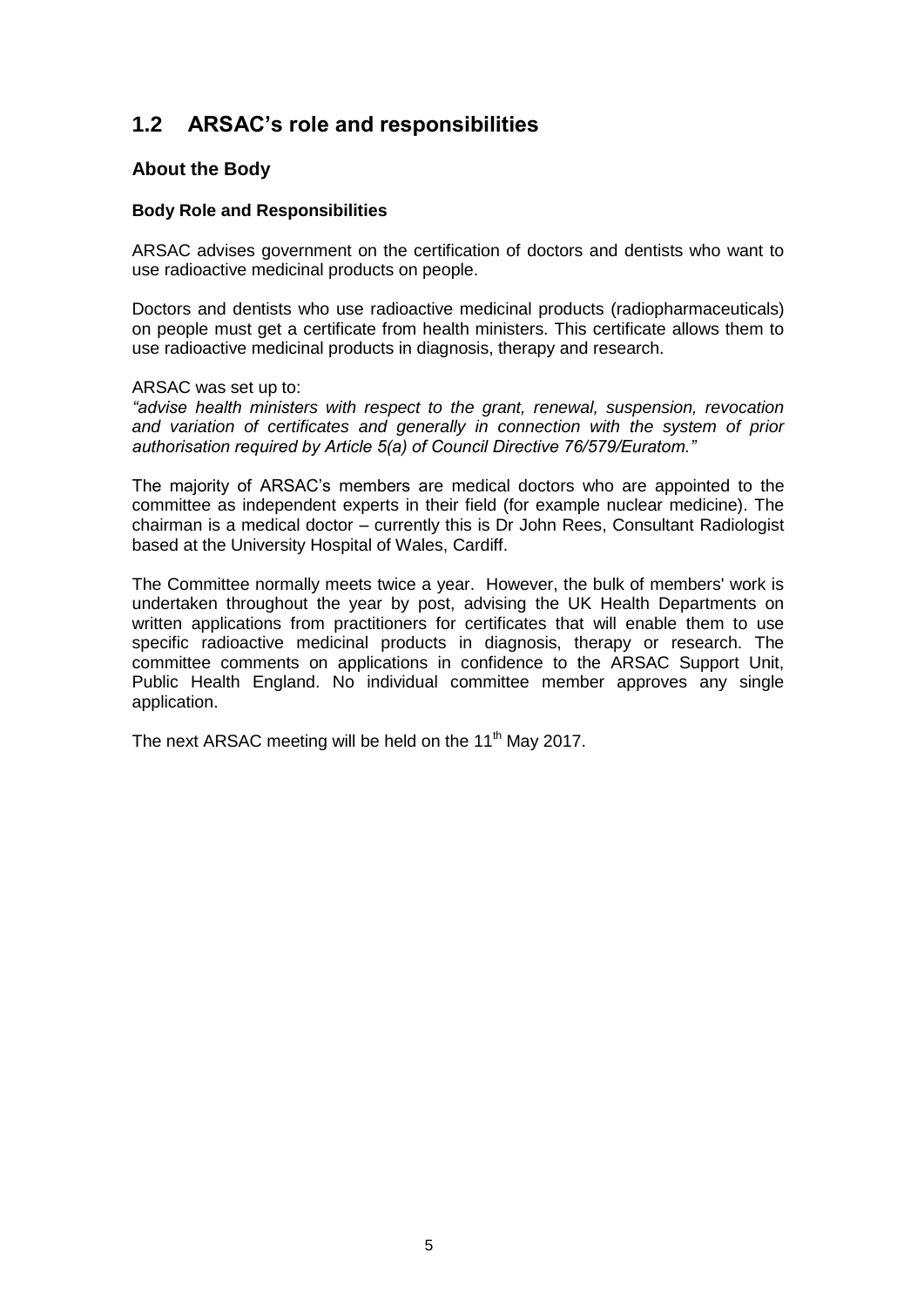# **Section 2: How to Apply**

## **2.1 Making an application**

Thank you for your interest in the appointment of Member to the ARSAC.

To make an application please email your:

- $\bullet$  CV.
- a supporting letter and
- completed monitoring forms to:

[appointments.team@dh.gsi.gov.uk](mailto:appointments.team@dh.gsi.gov.uk) – please quote ref: **A16-75** in the subject field.

If you are unable to apply by email you may send your application by post to:

 Lynn Slater Department of Health, Room 1N09, Quarry House, Quarry Hill, Leeds, LS2 7UE

Applications must be received by **midday on 3 March 2017.**

In making an application please note the following:

### **Supporting letter**

The supporting letter is your opportunity to demonstrate how you meet each of the criteria set out in the person specification. It will benefit the Advisory Assessment Panel if you can be clear which particular evidence you provide relates to which criteria. Providing separate paragraphs in relation to each criterion is common practice. Please write all acronyms in full first.

Please ensure your full name, the role to which you are applying and the corresponding reference number for the post are clearly noted at the top of your letter.

Please limit your letter to two pages, and type or write clearly in black ink.

### Declaration of interests and ensuring public confidence

If you have any business or personal interests that might be relevant to the work of the ARSAC and which could lead to a real or perceived conflict of interest were you to be appointed, please provide details in your supporting letter.

If appointed, you will also be required to declare these interests on appointment which will be entered into a register which is available to the public.

Given the significant public profile and responsibility they hold, it is important that those appointed as members of public bodies maintain the confidence of the public and Government. If there are any issues in candidates' personal or professional history that could be misconstrued, cause embarrassment to Ministers or ALB or cause wider public confidence to be jeopardised, it is important that candidates bring them to the attention of the Advisory Assessment Panel. In considering potential issues, candidates should also reflect on any public statements they have made, including through social media. Failure to disclose such information could result in an appointment being terminated.

Candidates should also ensure they are not formally disqualified from being appointed – please refer to **Section 2.3** Eligibility Criteria for appointment" for further details.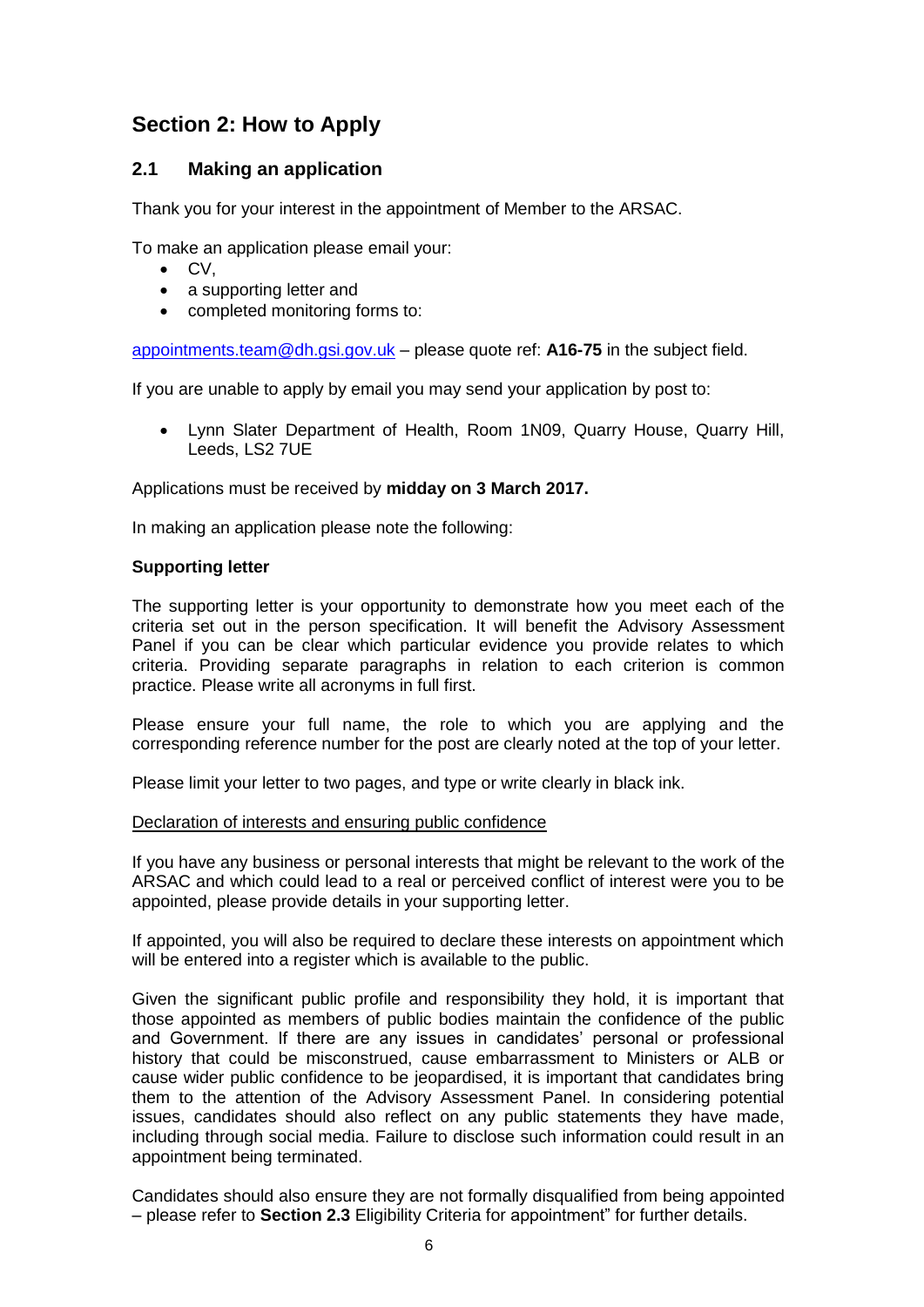### **CV**

Please ensure your CV includes:

- your full name, title, home address, personal contact telephone numbers (land line and mobile) and personal email address
- similar contact details for two referees who will support your application. One referee should be the person to whom you are/were accountable in your current/most recent appointment or position of employment. Please indicate the relationship of each referee to you. References will be requested for shortlisted candidates prior to interview
- brief details of your current or most recent post and the dates you occupied this role. Please identify any past or present Ministerial appointments.

### **Monitoring form**

Please complete the monitoring form. Diversity monitoring information will not be seen by the Advisory Assessment Panel assessing your application.

### **Guaranteed Interview Scheme**

The Department of Health operates a Guaranteed Interview Scheme (GIS) for disabled people. The Equality Act 2010 defines a person as disabled if they have a physical or mental impairment and the impairment has a substantial and long term adverse effect on their ability to carry out normal day to day activities. Under the GIS a disabled candidate will be selected for interview if they meet the **essential criteria** for the post.

If you wish to apply under the GIS please complete the GIS form and return it with your application.

All applications will be acknowledged by email after the closing date.

### **Contacts**:

For further information regarding the selection process, please contact:

Lynn Slater Appointments Team Tel: 0113 2545336 Email: [lynn.slater@dh.gsi.gov.uk](mailto:lynn.slater@dh.gsi.gov.uk)

For further information regarding the role of the ARSAC and the role of Member please contact:

Dr John Rees Tel: 02920 746983 Email: [john.rees4@wales.nhs.uk](mailto:john.rees4@wales.nhs.uk)

Please quote reference **A16-75** on all correspondence.

If you choose to apply, we would like to thank you in advance for your time and effort in making an application.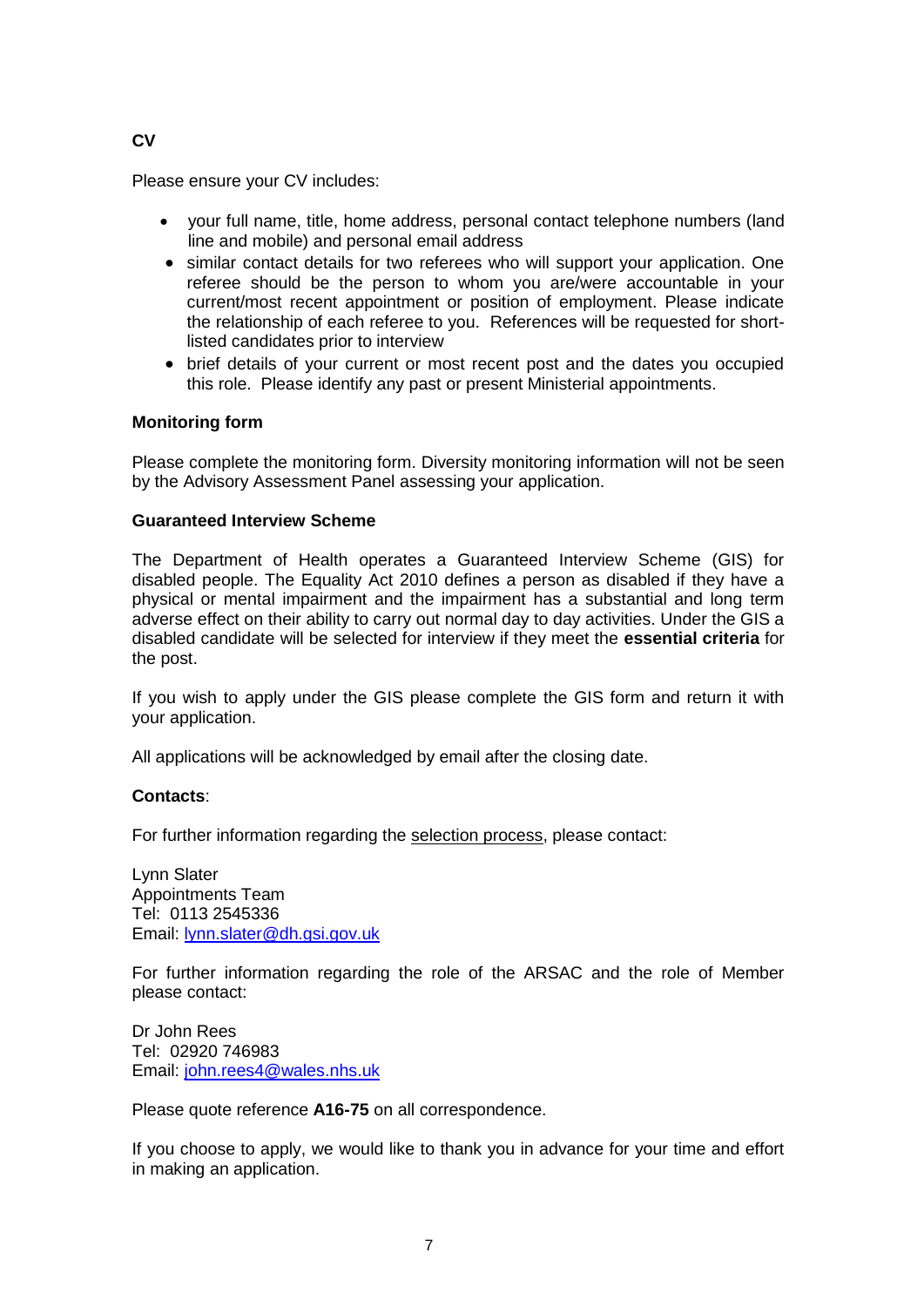# **2.2 The Selection Process**

The Appointments Team will deal with your application as quickly as possible and will advise you of the likely timetable at each stage.

Timetable:

- Closing date: Midday on 3 March 2017.
- Shortlisting complete: mid-March 2017.

• Interviews held: 6 April 2017.

The selection panel will be:

- Dr Ailsa Wight, Department of Health Senior Sponsor and Panel Chair
- Dr John Rees, ARSAC Chair
- Moira Rankin, Independent Panel Member

The Governance Code on Public Appointments requires all Advisory Assessment Panel members to declare any political activity within the last five years. 'All panel members have declared that they have not taken part in any political activity within the last five years.

After the closing date for applications:

- the Advisory Assessment Panel will assess candidates' CVs and supporting letters to determine who it believes best meet the criteria for the role, and who will be invited to interview. The Advisory Assessment Panel will rely only on the information you provide in your CV and letter to assess whether you have the skills and experience required. Please ensure that you provide evidence to support how you meet all of the essential criteria
- your application may be "long-listed", subject to the volume of applications received, before it is passed to the Advisory Assessment Panel for consideration. You should be aware that in this situation, your application might not be considered in full by all of the panel
- interviews will be held 6 April.
- the Advisory Assessment Panel will select for interview only the strongest applicants who it feels have demonstrated that they best meet the criteria set out in the person specification. However, if you have applied under the GIS and you meet all of the essential criteria, then you will also be invited for interview
- if you are invited to interview and if you are unable to attend on the set date then an alternative date can only be offered at the discretion of the Advisory Assessment Panel
- the Appointments Team will email to let you know whether or not you have been invited to be interviewed. It is our intention that interviews will take place in a central London location
- if invited to interview, the Advisory Assessment Panel may invite you to make a brief presentation at the start of the interview. If they do, you will be informed of the details in your interview invitation letter. The Advisory Assessment Panel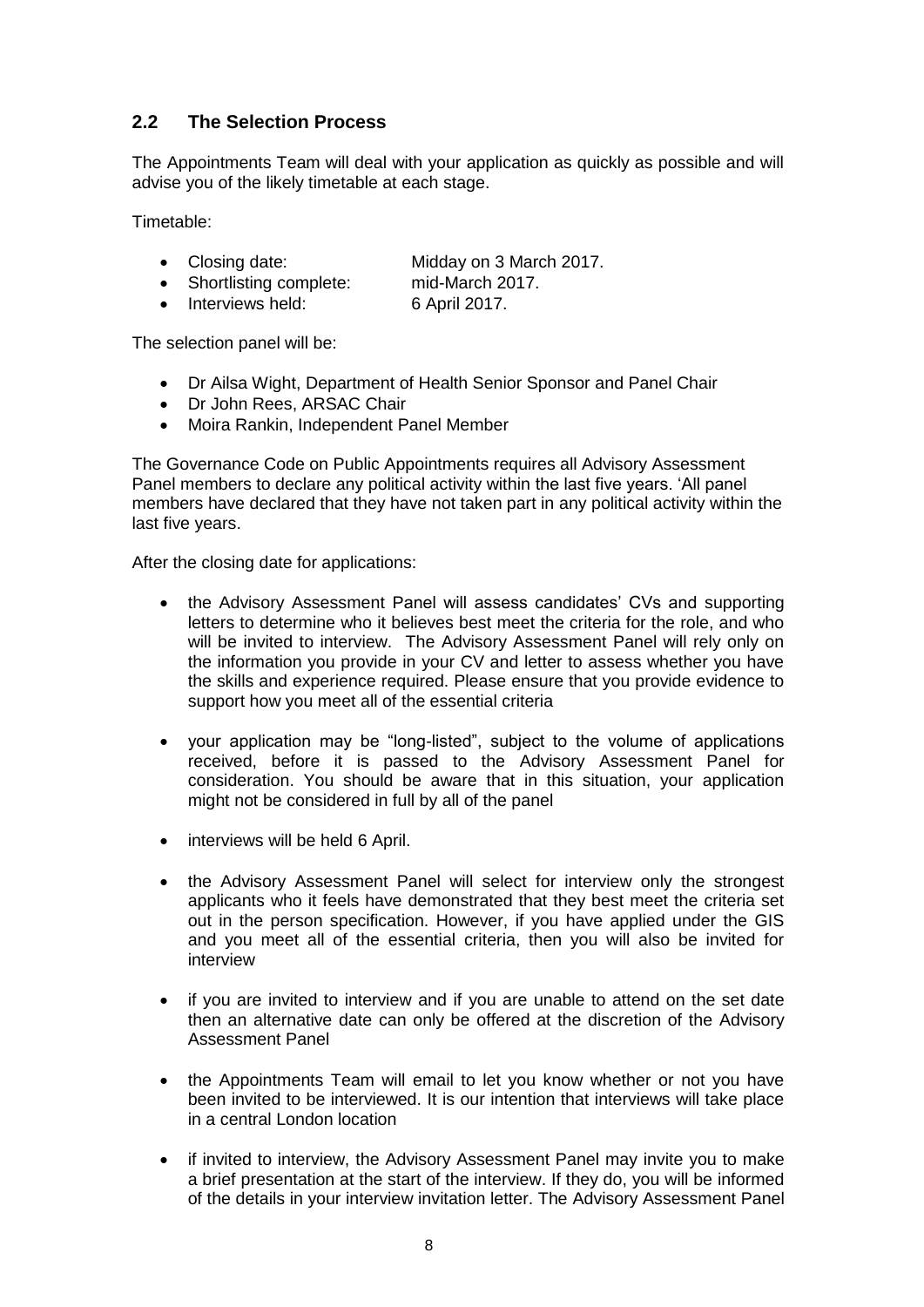will go on to question you about your skills and experience, asking specific questions to assess whether you meet the criteria set out for the post.

- the Advisory Assessment Panel will also explore with candidates any potential conflicts of interest or any other issues arising from candidate's personal and professional history which may impact on an appointment decision (see section 2.1 for further details).
- candidates who the panel believe are 'appointable', will be recommended to Ministers who will make the final decision. Ministers may choose to meet with shortlisted candidates, before or after interview, before making a decision. Candidates should therefore be prepared for a short time gap between interview and a final appointment decision being made. Candidates who have been interviewed will be kept informed of progress.
- if you are successful, you will receive a letter from Ministers appointing you as a Member of the ARSAC, which will confirm the terms on which the appointment is offered
- if you are unsuccessful at interview, you will be notified by the Appointments Team. We appreciate it takes a lot of time and effort to apply for roles and that feedback is a valuable part of the process. As a result, the letter will provide the details of who you may approach for feedback on your interview and application, if you so wish
- for further information on how we will manage the personal information that you have provided to us through your application, see **Section 2.4**

### **Queries**

For queries about your application, please contact Lynn Slater on 0113 2545336.

### **Standards in public life**

You will be expected to demonstrate high standards of corporate and personal conduct. All successful candidates will be asked to subscribe to the *Code of Conduct for Board Members of Public Bodies,* you can access this document at: [https://www.gov.uk/government/publications/board-members-of-public-bodies-code](https://www.gov.uk/government/publications/board-members-of-public-bodies-code-of-conduct)[of-conduct](https://www.gov.uk/government/publications/board-members-of-public-bodies-code-of-conduct)

### **Diversity and equality of opportunity**

The Department of Health values and promotes diversity and encourage applications from all sections of the community.

### **Governance Code on Public Appointments**

The Governance Code on Public Appointments, published by the Cabinet Office, sets out the principles that should underpin all public appointments. The Governance Code can be found at:

[https://www.gov.uk/government/uploads/system/uploads/attachment\\_data/file/578090/](https://www.gov.uk/government/uploads/system/uploads/attachment_data/file/578090/Public_Appointments_Governance_Code_.pdf) Public Appointments Governance Code .pdf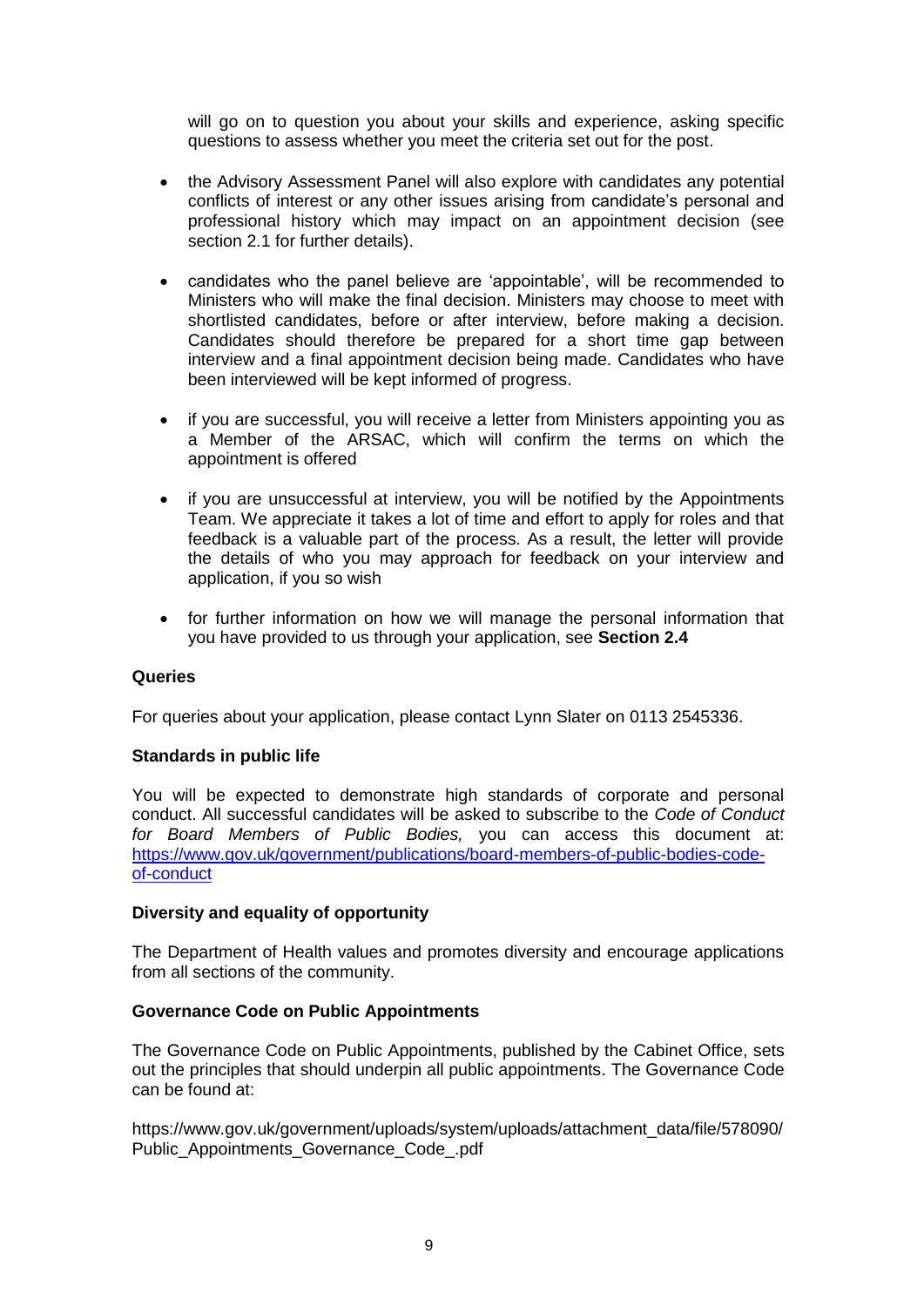### **The Commissioner for Public Appointments**

The regulation of public appointments against the requirements of the Governance Code is carried out by the Commissioner for Public Appointments. The Commissioner provides independent assurance that public appointments are made in accordance with the principles set out in the Code. The Commissioner is appointed by the Queen and is independent of the Government and the Civil Service. Further about the role of the Commissioner is available from

[http://publicappointmentscommissioner.independent.gov.uk](http://publicappointmentscommissioner.independent.gov.uk/) 

### **If you are not completely satisfied**

DH will aim to process all applications as quickly as possible and to treat all applicants with courtesy. If you have any complaints about the way your application has been handled, please contact Julie Nichols in the Department of Health by emailing [Julie.Nichols@dh.gsi.gov.uk](mailto:Julie.Nichols@dh.gsi.gov.uk)

If after receiving a comprehensive response from the Department you are still concerned, you can write to the Commissioner for Public Appointments. Please contact:

The Commissioner for Public Appointments 1 Horse Guards Road London SW1A 2HQ

Tel: 0207 271 8938 Email: [publicappointments@csc.gsi.gov.uk](mailto:publicappointments@csc.gsi.gov.uk)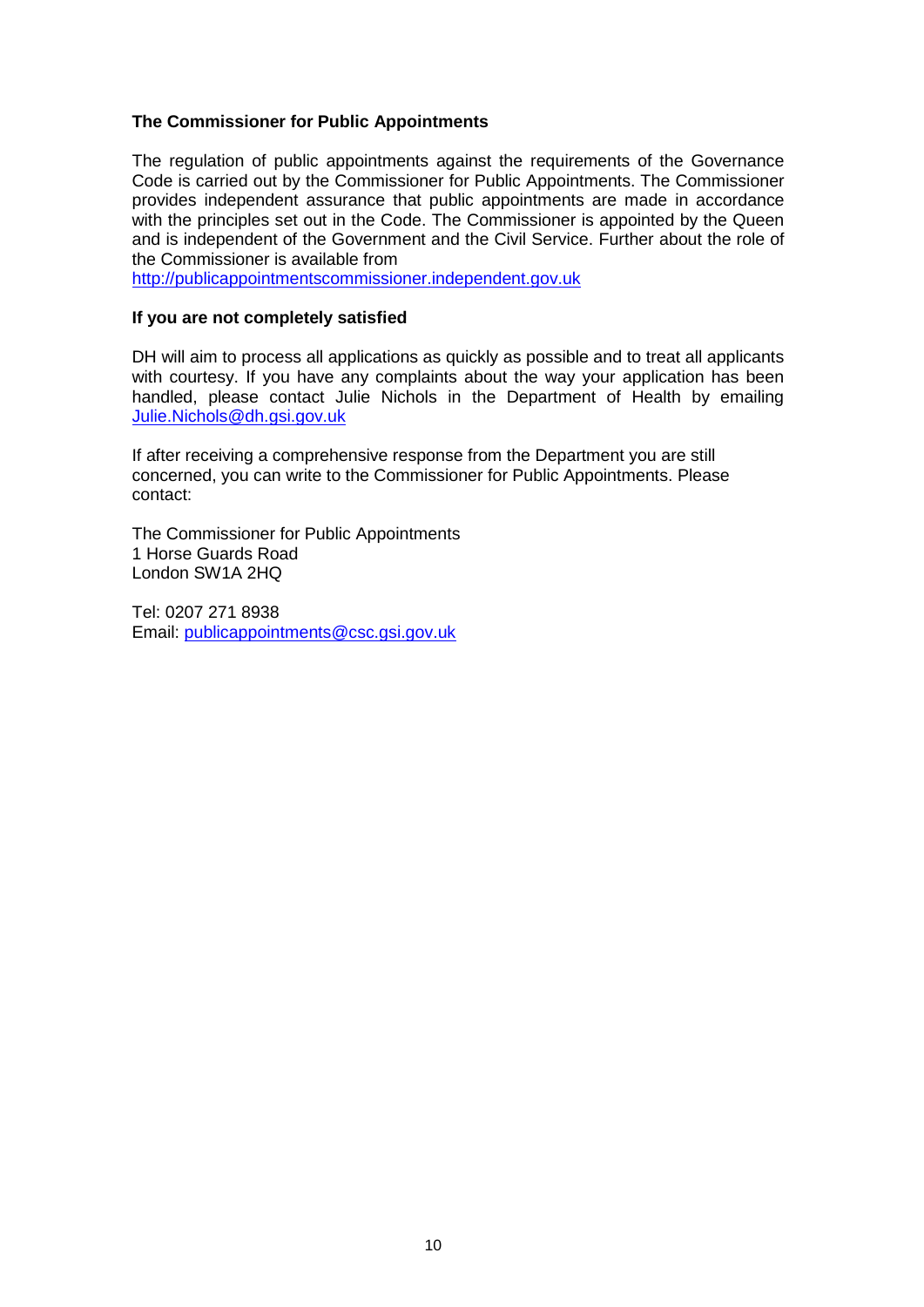### **2.3 Eligibility Criteria**

There are circumstances in which an individual may not be considered for appointment. They include:

- a) persons who have received a prison sentence or suspended sentence of 3 months or more in the last 5 years
- b) persons who are the subject of a bankruptcy restrictions order or interim order, or a debt relief order or interim debt relief order under Schedule 4ZB to the Insolvency Act 1986
- c) persons who have had an earlier term of appointment with a health service body terminated on the grounds
	- i. that it was not conducive to the interests or good management of the body that the person should continue to hold office
	- ii. that the person failed to attend a meeting of the body on three consecutive occasions
	- iii. that the person failed to declare a pecuniary interest or withdraw from consideration of a matter in respect of which the person had a pecuniary interest
	- iv. of misconduct or failure to carry out the person's duties
- d) anyone who is under a disqualification order under the Company Directors Disqualification Act 1986; or
- e) anyone who has been removed from trusteeship of a charity.

Further advice about the eligibility criteria can be provided by contacting Lynn Slater on 0113 2545336.